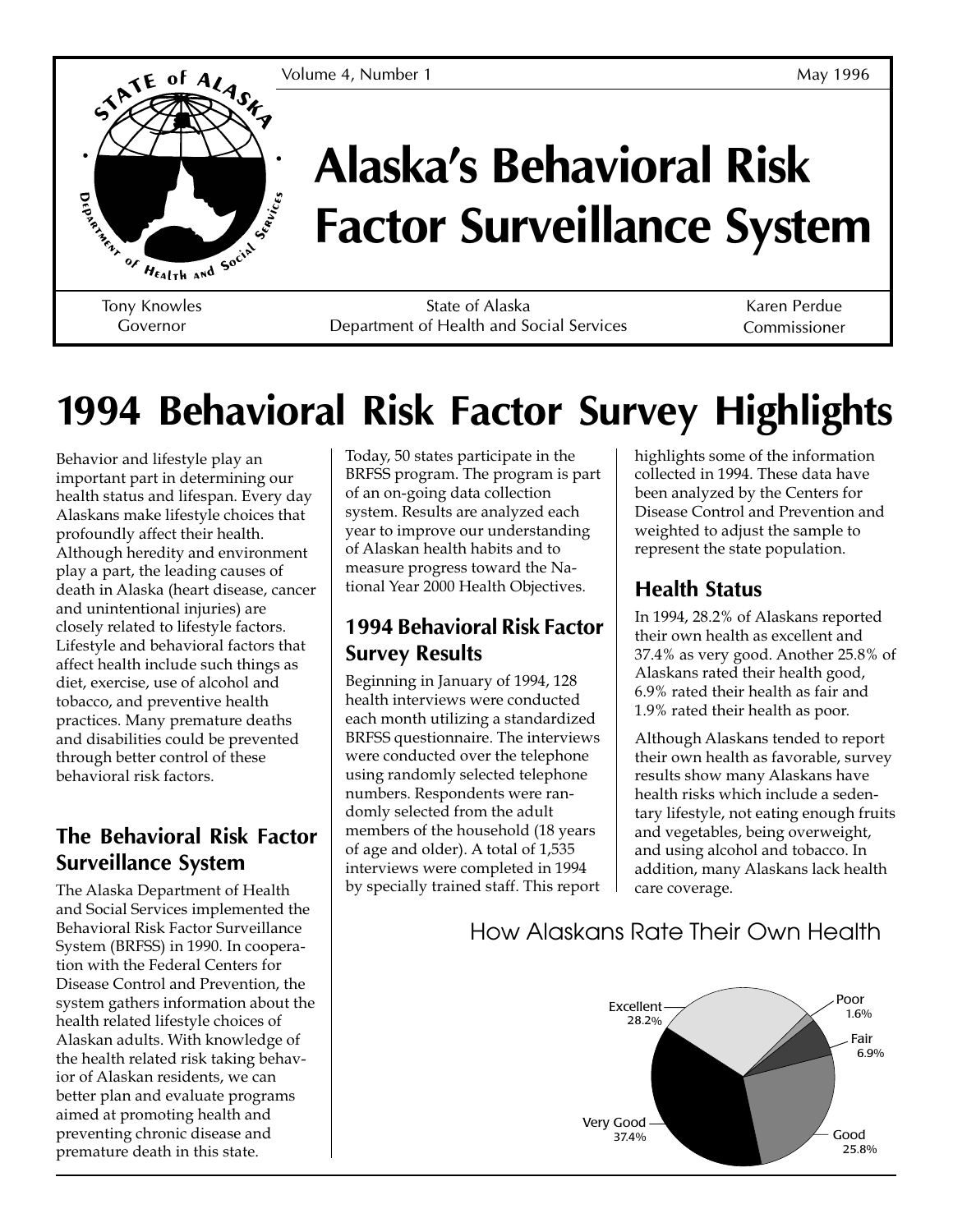## **Physical Activity**

The health benefits of physical activity are significant and can help prevent heart disease, hypertension, obesity and other problems. Of the adults surveyed, 22.8% did not exercise (no leisure time physical activity), 25.4% engaged in irregular physical activity, 36.7% exercised regularly and 15.1% engaged in regular and vigorous exercise.

#### *Sedentary Lifestyle*

Almost half, or 48.2% of adults did not exercise or did not exercise regularly. Of males, 46.2% had a sedentary lifestyle, and of females, 50.5% had a sedentary lifestyle.

Definition for this survey: Respondents who report no leisure time physical activity or activity less than 20 minutes and fewer than three times a week.

## **Nutrition**

Consumption of fruits and vegetables may reduce the risk of chronic diseases including some types of cancer, heart disease, and stroke. Increasing complex carbohydrate and fiber containing foods in the diets of adults to five of more daily servings of fruits and vegetables is one of the year 2000 health goals for the nation. Only 18.8% of adults in Alaska consumed five or more servings of fruits and vegetables daily. Women were more likely to consume five or more servings than men (21.3% of females versus 16.6% of males).

## **Overweight**

Overweight people are at increased risk for heart disease, diabetes and for certain types of cancer. Survey results indicate that 28.2% of Alaskan adults were overweight based on body mass index compared to the national year 2000 goal of 20%.

#### Definition used for this survey:

Body Mass Index (BMI): Females with body mass index (weight in kilograms divided by height in meters squared  $(w/h *2)$  >=27.3 and males with body mass index >= 27.8.



National BRFSS Range 47.51 - 73.58%, Median 57.79%



## Fruit & Vegetable Consumption



### Overweight

2 Alaska Department of Health and Social Services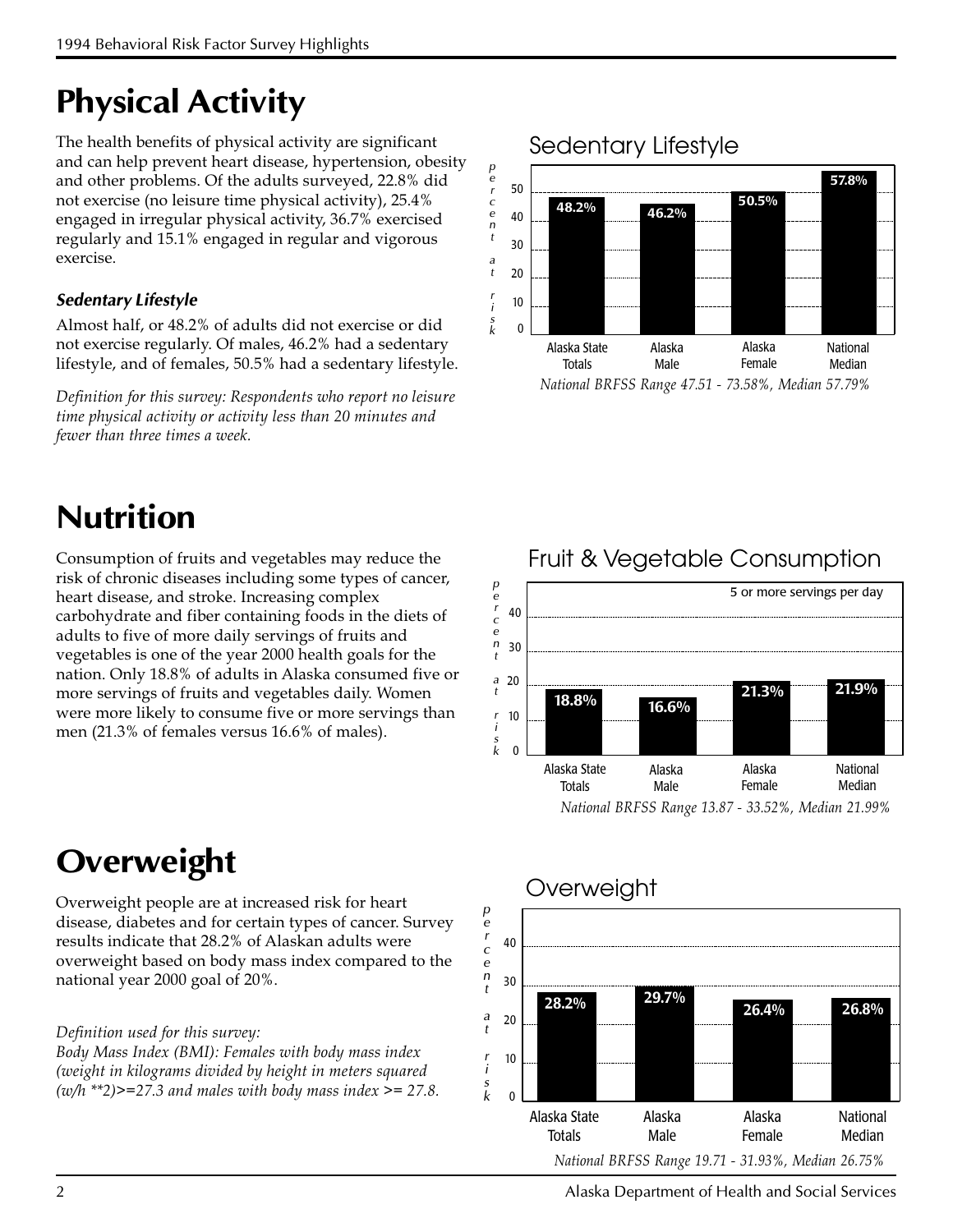## **Alcohol Use**

Excessive alcohol intake is related to 4 of the 10 leading causes of death in the United States - liver cirrhosis, motor vehicle and other accidents, suicides and homicides. Acute or binge drinking was reported by 24.2% of adults. More males than females engaged in binge drinking (33.9% of males versus 13.2% of females). Chronic drinking was a risk factor for 5% of adults.

#### Definitions for this survey:

Acute or binge drinking: Respondents who report having five or more drinks on an occasion, one or more times in the past month.

Chronic Drinking: Respondents who report an average of 60 or more alcoholic drinks in the past month.

## **Tobacco Use**

Cigarette smoking is the single most preventable cause of death and disease in our society. It is a risk factor for five of the ten leading causes of death. The prevalence of smoking among Alaskan adults was 28.9% compared to the national year 2000 goal of 15%. The prevalence of smoking among males was 31.8% and among females was 25.7%.

Definition used for this survey: Respondents who have smoked at least 100 cigarettes in their entire life and now smoke.

#### *Smokeless Tobacco*

Among Alaskan adults, 5.6% reported using smokeless tobacco products such as chewing tobacco or snuff. More males than females reported using smokeless tobacco products (9.5% of males versus 1.3% of females)

## **Health Care Coverage**

Many Alaskans lack access to an ongoing source of primary health care as well as to essential clinical preventive services. According to this survey, 17% of Alaskan adults did not have any health care plan. Among men, 19.3% had no health care plan, and among women, 14.3% had no health care plan.







#### No Health Care Plan